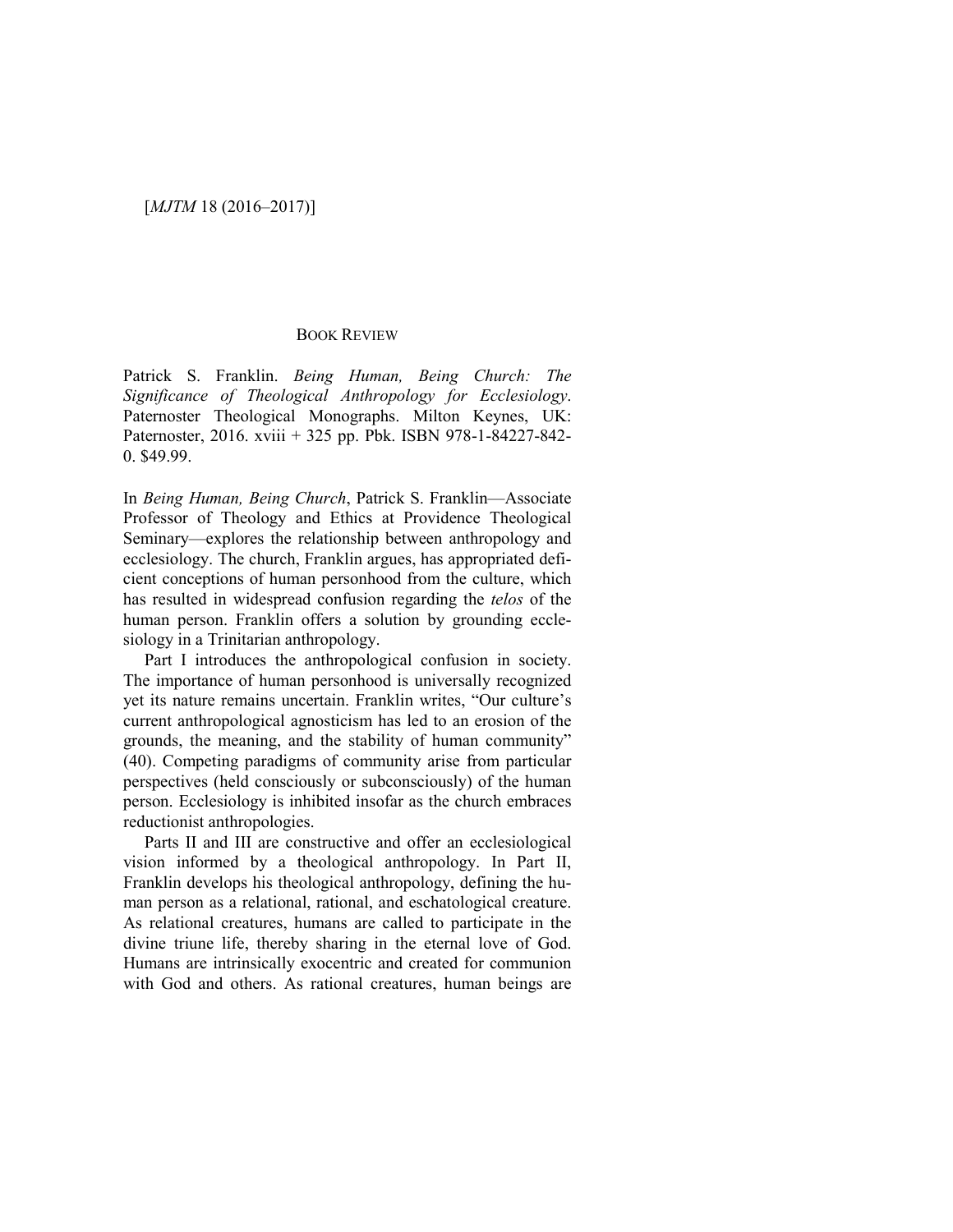## R2 *McMaster Journal of Theology and Ministry* 18

called to participate in the divine conversation between Father, Son, and Holy Spirit, thereby sharing in the eternal wisdom of God. Franklin writes, "God not only creates human beings by means of the divine *Logos*; God also invites human beings to share in the divine *Logos* in and through the illuminating power and animating *Breath* of the Spirit" (112). The result of such communion is wisdom: living faithfully before God. As eschatological creatures, humans participate in the commission of the triune God, thereby sharing in his eternal reign.

In Part III, Franklin turns to ecclesiology. The church is the new humanity in relational, rational, and eschatological localized communities of love, faith, and hope. The relationality of the human person corresponds to the church as a relational community of love. Franklin argues that the "formative practices" of the church, such as the sacraments, must be conceived in explicitly relational terms. Rationality, crippled by the fall, is restored through union with Christ, whereby the believer is brought into the Christian community. The body of believers is joined together for "wisdom formation" in pursuit of the knowledge of God. The separation of ethics and theology dissolves for the *telos* of God's self-disclosure and incorporates the transformation of the whole person through communion with the Father, Son, and Holy Spirit. Franklin writes, "genuine rationality is oriented towards God and responsive to God's purposes and will" (114). Lastly, the church—unified, sanctified, and indwelt by the Holy Spirit—is an eschatological community that extends the present-yet-coming kingdom of God. Eschatological participation includes joining God in his mission to redeem the world and cooperating with God in stewarding and transforming his creation.

Franklin proposes a "modified form of social trinitarianism" (98). His position, to be sure, is more akin to that of T. F. Torrance than the more radical relational views of Paul Fiddes or David Cunningham. This is evident in the direction of theological reflection, which proceeds from the triune God through to anthropology and lastly, to ecclesiology. Social trinitarianism customarily moves from human experience to God's inner life—the former illumining the latter. In this way,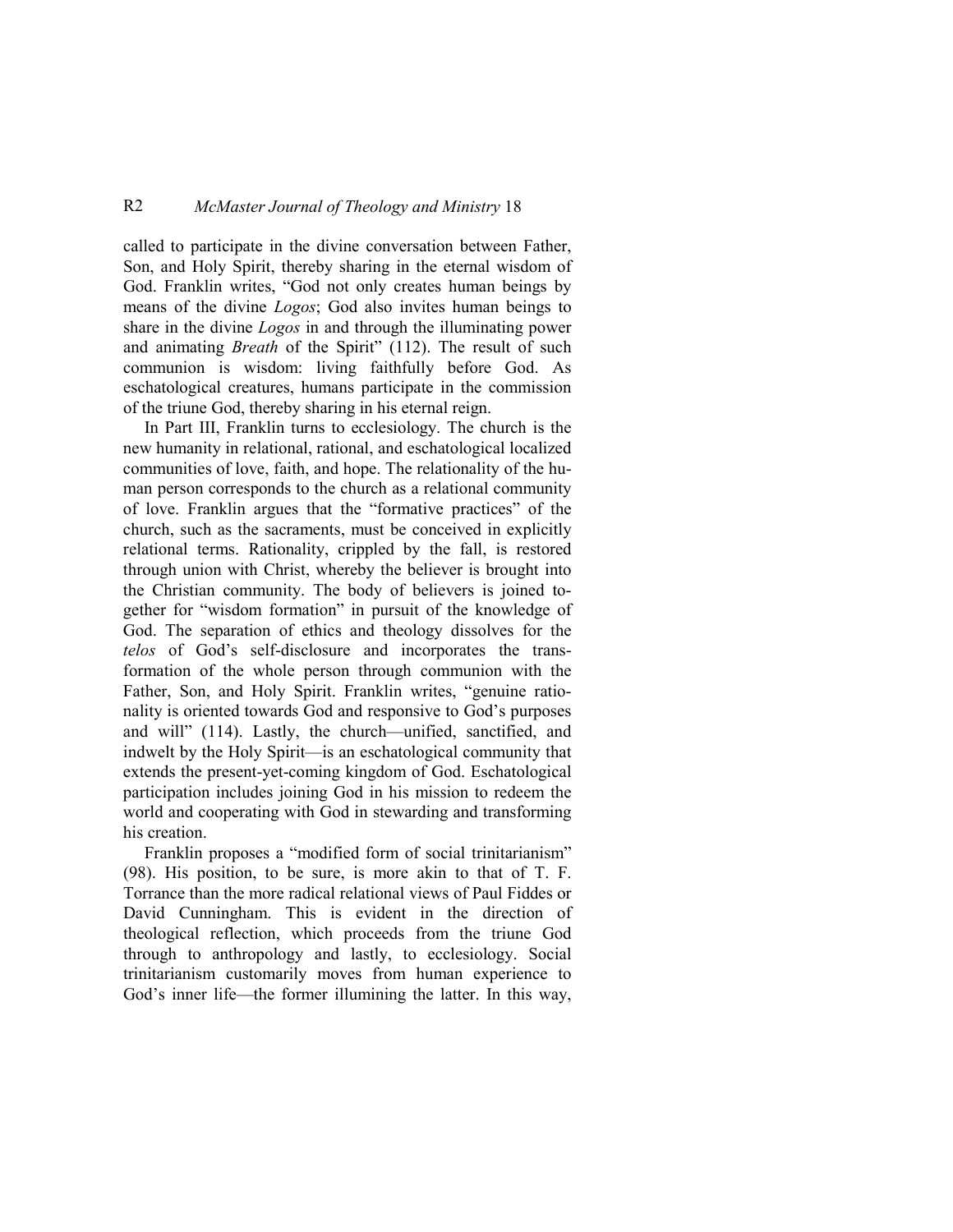Franklin establishes a nuanced distinction between human and divine community: "the church images the Trinity metaphorically, not literally" (184). This both preserves God's transcendence and avoids the deficiencies of some forms of social trinitarianism.

Soteriology emerges in participatory terms, corresponding to both the relationality of the human person and the ecstatic love of the triune God. Franklin writes, "Being in the church is *intrinsically* related to the believer's salvation . . . because it is the community in which reconciliation is embodied and transformation takes place" (186). Therefore, Christian growth is essentially communal. In this regard, the book confronts the individualistic tendency of evangelicalism, which bifurcates personal spirituality and ecclesiology.

Human participation in God is grounded in the immanent life of Father, Son, and Holy Spirit. Franklin writes, "The same Spirit who proceeds as the mutual love between the Father and the Son, thus completing or perfecting the ecstatic and perichoretic relational unity of the Trinity, also unites Christian brothers and sisters together by drawing them to share in the divine Love, and thereby to participate in God's own trinitarian life" (182). The book thus establishes the essential unity between God's being and God's transitive acts.

At times, however, the description of the nature of human participation in the divine life remains unclear with respect to the current discussions in trinitarian theology. In recent literature, Paul Molnar, Stephen Holmes, and Karen Kilby have critiqued contemporary theologians for dissolving the ontological distinction between God and creaturely reality. Representing this trend, Catherine LaCugna writes, "There are not two sets of communion—one among divine persons, the other among human persons . . . The one *perichoresis*, the one mystery communion includes God and humanity as beloved partners in the dance" (LaCugna 1993: 274). Other theologians, including Jürgen Moltmann and Ted Peters, argue that the Triune God is consummated eschatologically, that is, God's fellowship with creation is one of interdependence which retroactively affects the divine life. By positioning himself more clearly in relation to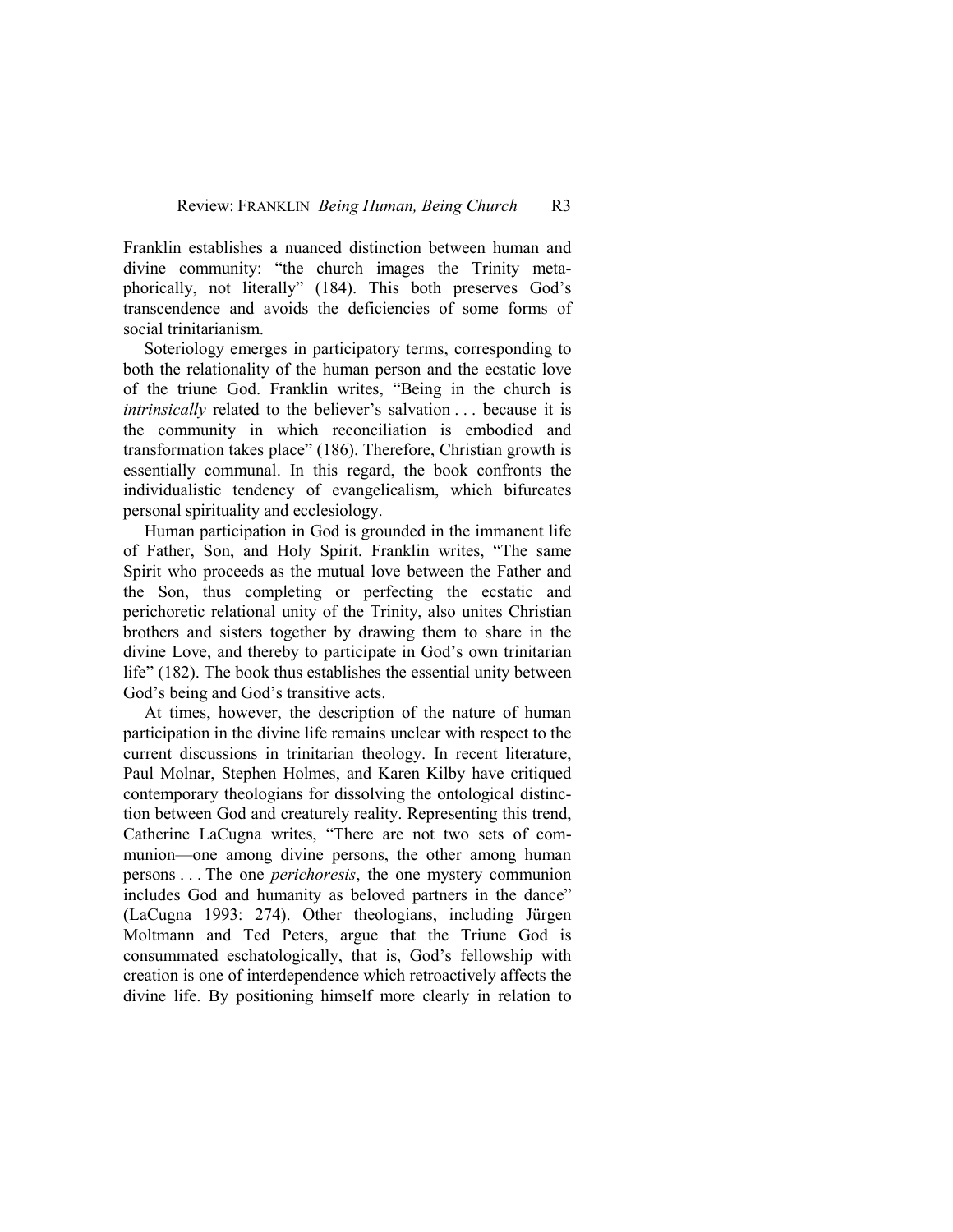## R4 *McMaster Journal of Theology and Ministry* 18

contemporary theologians, Franklin would resolve the ambiguity regarding the nature and effect of human participation in the triune God.

Aware of the ongoing dialogue concerning the relationship between ecclesiology and missiology, Franklin argues that the church's mission to bring the gospel to the world is "constitutive of the church's very essence" (197). However, while several contemporary missiologists contend that the church exists solely for the sake of others, Franklin maintains that the ecclesial community "exists *both* as an end in itself *and* as a means to a greater end in the eschatological reality of already and not-yet" (280). This approach grounds the church's essence in the triune God's perichoretic and ecstatic love which unites believers into one body and propels them toward the "other."

Reflecting the *telos* of human persons, which consists, in part, in the communal pursuit of the knowledge of God and creation, Franklin cultivates a decidedly interdisciplinary theological method. For instance, in describing the human as an eschatonlogical creature—that is, she is "future-oriented" by virtue of her teleological existence—the author enters into constructive dialogue with sociology and evolutionary biology.

*Being Human, Being Church* raises important questions for the church today. In chapter two, Franklins offers a close examination of the rival accounts of anthropology and community in contemporary society. However, there is no comparable section which links such accounts to specific ecclesial traditions and practices. Future inquiry will be able to assess the relevance and implications of the volume. For example, which ecclesial traditions are more prone to certain inadequate accounts of what it means to be human or to be in community? Moreover, what are concrete ecclesial expressions of reductionistic notions of human personhood? In many cases, the book offers preliminary answers which provide the resources and direction for further investigation.

The work is recommended as a textbook for graduate courses on theological anthropology. It is also suitable for general readers and church leaders as much of the content is pastorally driven and applicable to local Christian communities. In offering